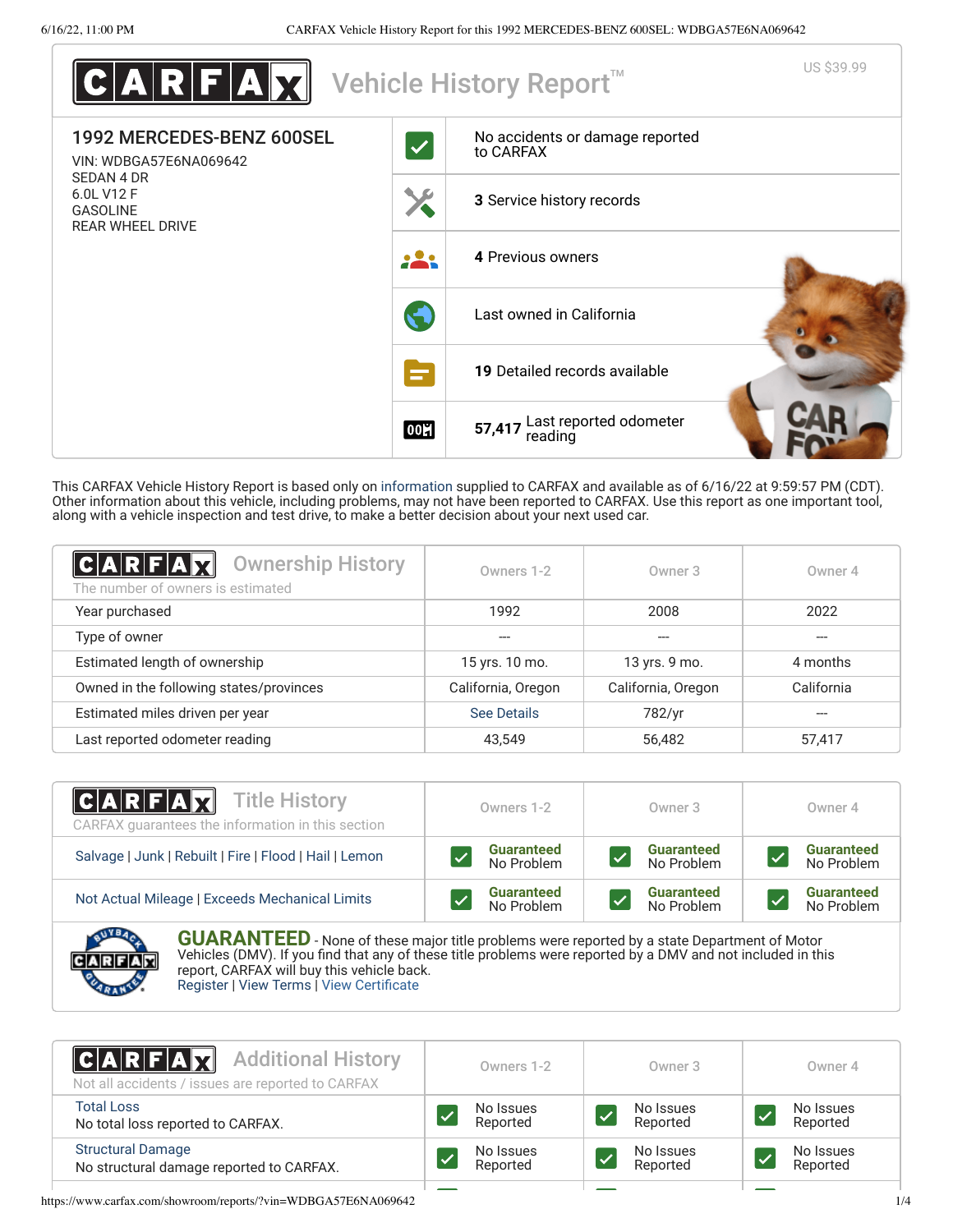6/16/22, 11:00 PM CARFAX Vehicle History Report for this 1992 MERCEDES-BENZ 600SEL: WDBGA57E6NA069642

| Airbag Deployment<br>No airbag deployment reported to CARFAX.                                        | No Issues<br>Reported                              | No Issues<br>Reported                          | No Issues<br>Reported                              |
|------------------------------------------------------------------------------------------------------|----------------------------------------------------|------------------------------------------------|----------------------------------------------------|
| <b>Odometer Check</b><br>No indication of an odometer rollback.                                      | No Issues<br>$\overline{\mathcal{L}}$<br>Indicated | No Issues<br>$\overline{\bm{z}}$<br>Indicated  | No Issues<br>$\overline{\mathcal{L}}$<br>Indicated |
| Accident / Damage<br>No accidents or damage reported to CARFAX.                                      | No Issues<br><b>V</b><br>Reported                  | No Issues<br>$\blacktriangledown$<br>Reported  | No Issues<br>Ø<br>Reported                         |
| <b>Manufacturer Recall</b><br>Check with an authorized Mercedes-Benz dealer for any<br>open recalls. | No Recalls<br>$\overline{\mathsf{v}}$<br>Reported  | No Recalls<br>$\blacktriangledown$<br>Reported | No Recalls<br>$\sqrt{}$<br>Reported                |
| <b>Basic Warranty</b><br>No data reported to CARFAX.                                                 | No Data Reported                                   | No Data Reported                               | No Data Reported                                   |

<span id="page-1-0"></span>**CARFAX** Detailed History

<span id="page-1-1"></span>

| Owner 1<br>Purchased:<br>1992 | CAR<br>FOX:    | Low mileage! This owner drove less than<br>the industry average of 15,000 miles per<br>year. | 3,151 mi/yr                                       |  |
|-------------------------------|----------------|----------------------------------------------------------------------------------------------|---------------------------------------------------|--|
| Date                          | <b>Mileage</b> | Source                                                                                       | Comments                                          |  |
| 06/22/1992                    |                | California<br>Motor Vehicle Dept.                                                            | Title issued or updated<br>- First owner reported |  |
| 05/13/1994                    | 19,531         | California<br><b>Inspection Station</b><br>Yorba Linda, CA                                   | Passed emissions inspection                       |  |
| 05/22/1999                    |                | California<br>Motor Vehicle Dept.<br>Paramount, CA                                           | Title issued or updated                           |  |
| 05/09/2000                    | 36,453         | California<br><b>Inspection Station</b><br>Rancho Cucamonga, CA                              | Passed emissions inspection                       |  |
| 05/30/2002                    | 40,320         | California<br><b>Inspection Station</b><br>Indio, CA                                         | Passed emissions inspection                       |  |
| 09/25/2003                    | 42,033         | <b>Service Facility</b>                                                                      | Vehicle serviced                                  |  |
| 05/06/2004                    | 42,803         | California<br><b>Inspection Station</b>                                                      | Passed emissions inspection                       |  |
| 04/14/2006                    | 43,549         | California<br><b>Inspection Station</b>                                                      | Passed emissions inspection                       |  |
| 06/27/2007                    |                | Oregon<br><b>Inspection Station</b>                                                          | Passed emissions inspection                       |  |

| Owner 2<br>Purchased: 2007 |                |                                                                    |                                                 |
|----------------------------|----------------|--------------------------------------------------------------------|-------------------------------------------------|
| Date                       | <b>Mileage</b> | Source                                                             | <b>Comments</b>                                 |
| 07/10/2007                 |                | Oregon<br>Motor Vehicle Dept.<br>Portland, OR<br>Title #0719157906 | Title issued or updated<br>- New owner reported |

**Owner 3** 282 mi/yr

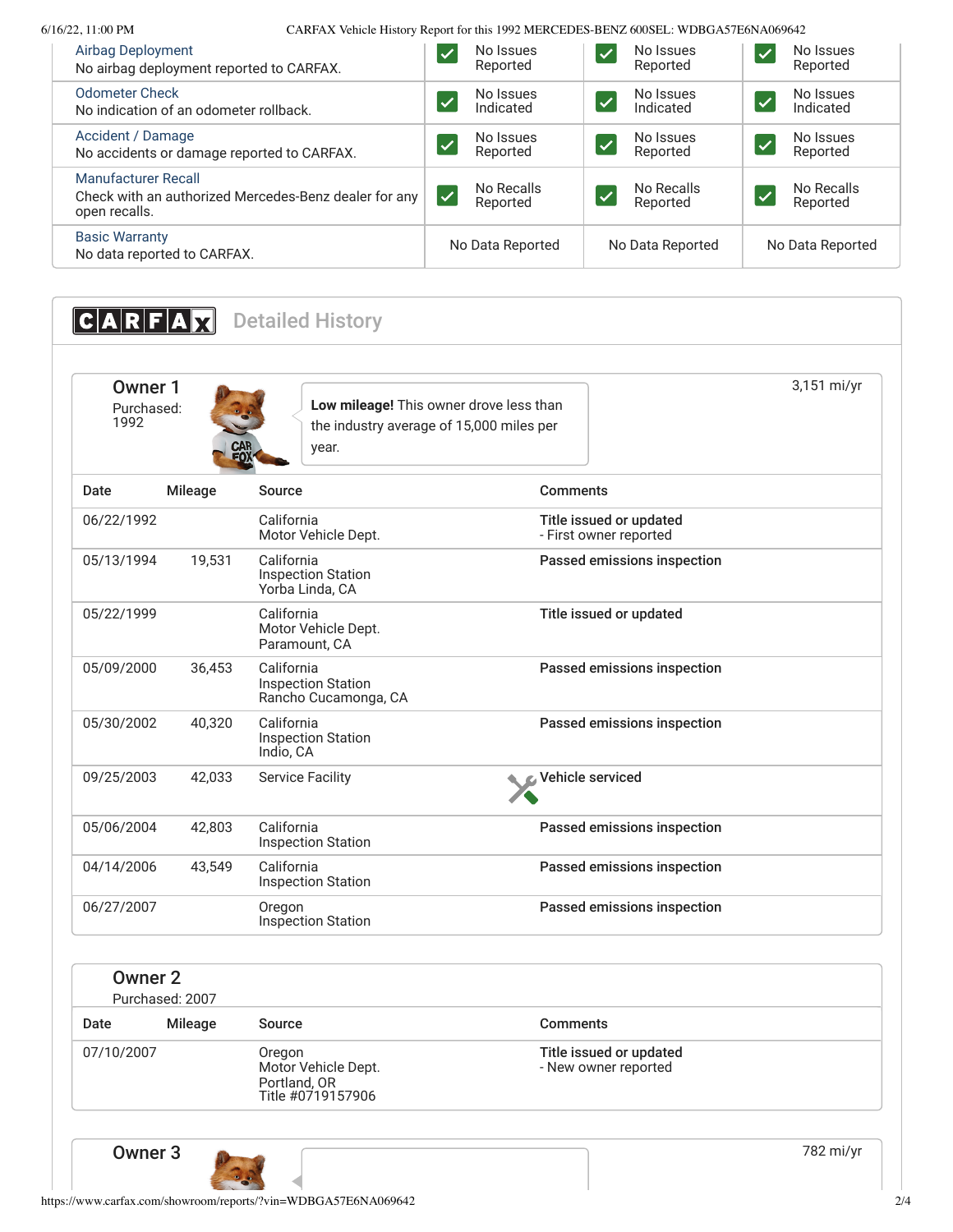Purchased:<br>2008

6/16/22, 11:00 PM CARFAX Vehicle History Report for this 1992 MERCEDES-BENZ 600SEL: WDBGA57E6NA069642

| <b>CAR</b><br>EOX |
|-------------------|

| Date       | <b>Mileage</b> | year.<br>Source                                                    | <b>Comments</b>                                 |
|------------|----------------|--------------------------------------------------------------------|-------------------------------------------------|
| 04/28/2008 | 45,700         | California<br>Motor Vehicle Dept.<br>Vista, CA                     | Odometer reading reported                       |
| 05/06/2008 | 46,855         | California<br><b>Inspection Station</b>                            | Passed emissions inspection                     |
| 05/15/2008 |                | California<br>Motor Vehicle Dept.<br>Vista, CA                     | Title issued or updated<br>- New owner reported |
| 07/03/2008 |                | Oregon<br>Motor Vehicle Dept.<br>Portland, OR<br>Title #0719157906 | Registration issued or renewed                  |
| 01/29/2022 | 56,466         | California<br><b>Inspection Station</b><br>Marina del Rey, CA      | <b>Failed emissions inspection</b>              |
| 02/01/2022 | 56,482         | California<br><b>Inspection Station</b><br>Marina del Rey, CA      | Passed emissions inspection                     |

**Low mileage!** This owner drove less than

| Owner <sub>4</sub> | Purchased: 2022 |                                                                                                                                                                                                                       |                                                                                                                |
|--------------------|-----------------|-----------------------------------------------------------------------------------------------------------------------------------------------------------------------------------------------------------------------|----------------------------------------------------------------------------------------------------------------|
| Date               | <b>Mileage</b>  | Source                                                                                                                                                                                                                | Comments                                                                                                       |
| 02/02/2022         |                 | California<br>Motor Vehicle Dept.<br>Los Angeles, CA                                                                                                                                                                  | Title issued or updated<br>- New owner reported                                                                |
| 02/05/2022         | 56,500          | Discount Tire Centers - Huntington<br>Beach<br>Huntington Beach, CA<br>714-842-0239<br>discounttirecenters.com/store_locat<br>ions.php?<br>viewstore=53&city=huntington_beac<br>h<br>4.9 / 5.0<br>11 Verified Reviews | Vehicle serviced<br>- Maintenance inspection completed<br>- Tire(s) replaced<br>- Tire pressure sensor checked |
| 05/27/2022         | 57,417          | Dr. Trans Transmissions and<br>Clutches<br>San Diego, CA<br>858-292-4300<br>drtrans.com<br>5.0 / 5.0<br>15 Verified Reviews<br><b>Customer Favorites</b><br>3                                                         | Vehicle serviced<br>- Transmission fluid changed<br>- Vacuum control solenoid replaced                         |
|                    |                 | Have Questions? Please visit our Help Center at www.carfax.com.                                                                                                                                                       |                                                                                                                |



# Failed Emissions Inspection

The emissions check performed during a vehicle inspection indicated the vehicle was emitting more than allowable emissions standards and/or had missing or modified parts. Repeated failed emissions records can indicate engine problems and CARFAX recommends you have the vehicle inspected.